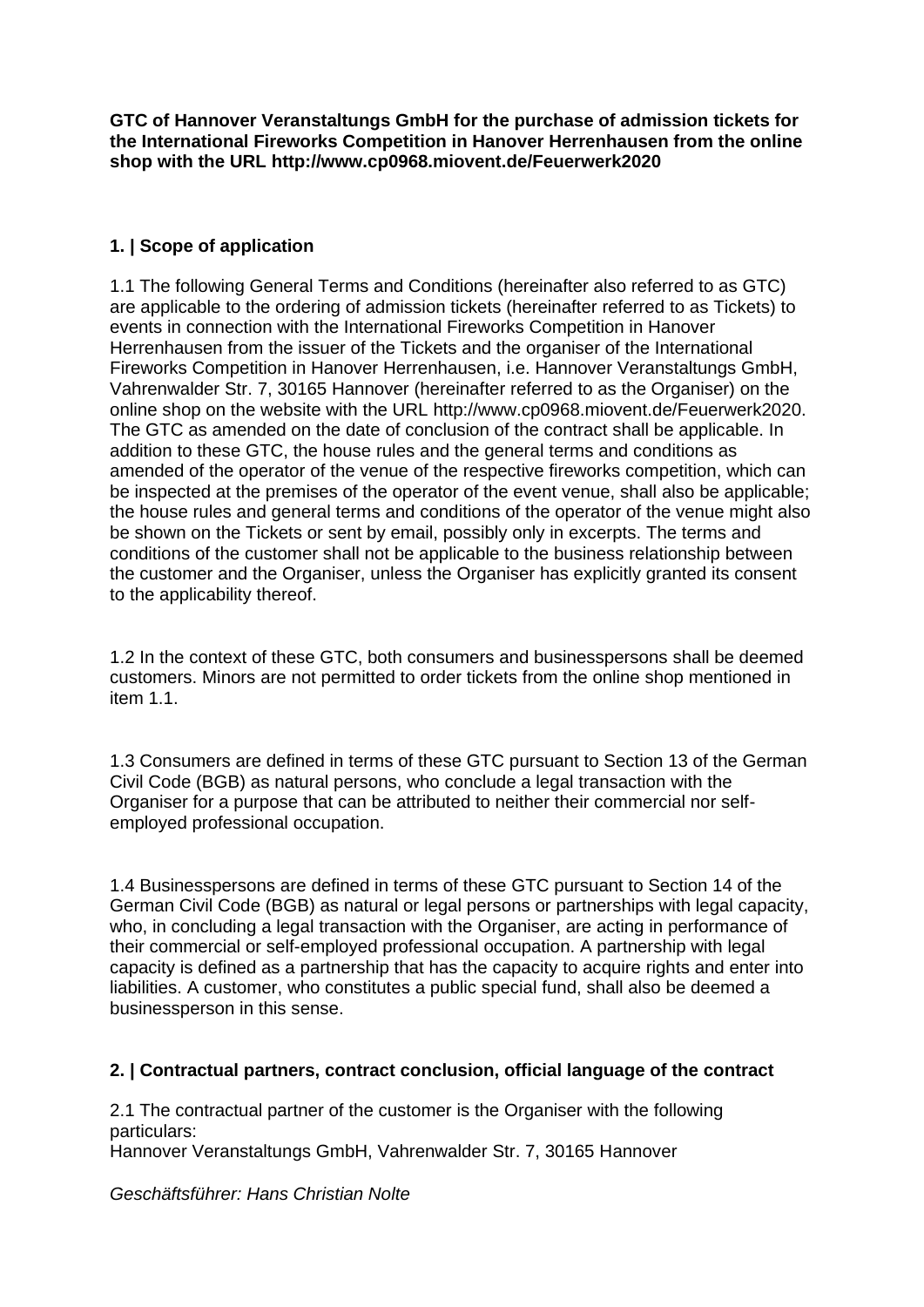*Sitz der Gesellschaft: Hannover*

*Registergericht: Amtsgericht Hannover*

*Handelsregisternummer: HRB 206826*

#### 2.2 Purchasing via the miovent AG online shop

The presentation of items in the miovent AG online shop does not amount to a binding offer to customers; instead, it invites the customer to submit an offer to conclude a purchase agreement. When using the online shop, the customer may order tickets from the range of the miovent AG online shop by clicking on "Quantity". By clicking "Next", the customer can fill in the details for the recipient of the invoice. After entering all the details, the customer can edit the selection by clicking "Back". By clicking "Next", the customer can personalise the ticket. After entering the first names and surnames of the participating persons, the customer will be able to view a summary of the order after clicking "Next". In the summary, the customer can review the information entered for the recipient of the invoice and can make any necessary corrections by clicking "Edit". Furthermore, the customer can see an overview of all items and can remove existing items or add new ones by clicking "Edit". After ticking the boxes next to "I have taken note of the General Terms and Conditions of Use and Business" and "I have taken note of the Privacy Policy" (the so-called "opt-in"), the customer can proceed to the payment page by clicking "Next". Here, the customer can select a payment method. After clicking "Place a binding order", the customer can enter the relevant payment information. The above order process has been initiated but not yet completed, and can thus be terminated by the customer by clicking "Cancel" or by closing the internet browser/screen of the internet browser as such. The customer's order only becomes a final and binding purchase agreement with the event organiser after clicking "Pay now". The invoice then emailed to the customer does not represent a final and binding purchase agreement with the event organiser. The purchase agreement is only concluded when the event organiser sends a separate delivery confirmation or dispatches the tickets to the customer; if prepayment has been agreed as the payment term during the order process, the purchase agreement is only concluded when the customer has paid all components of the price and the event organiser has confirmed receipt of the payment. Any confirmations from the event organiser regarding the receipt of an order, acceptance of an order, receipt of payments, invoices and shipping can be printed out by the customer via the print function of the customer's email program. If the customer orders the ticket(s) as "e-tickets", following receipt of payment the customer will receive the ticket(s) by email to the email address indicated by the customer and as a pdf file which can be printed out ("print@home").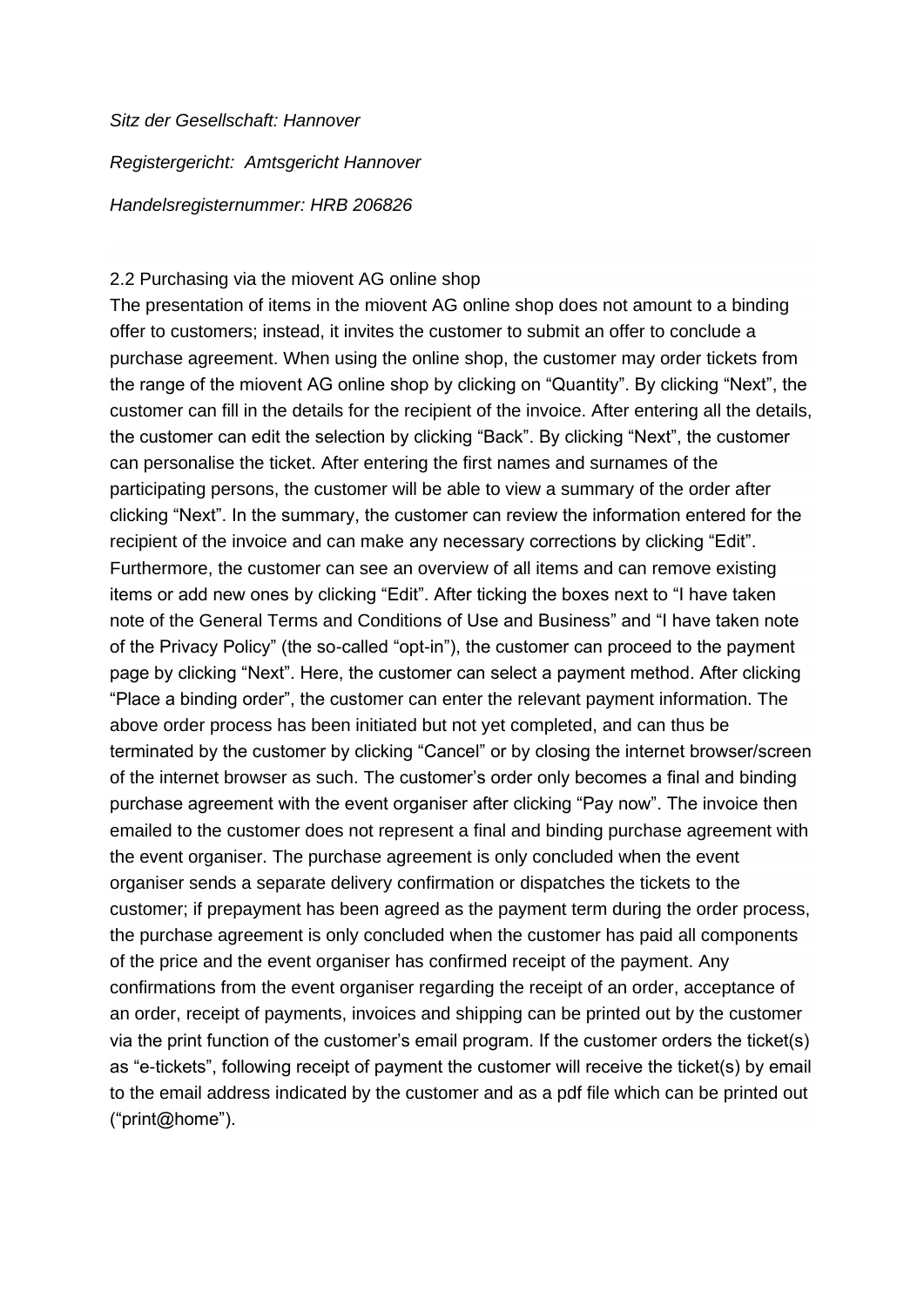2.3 The sale of Tickets is subject to availability and the respective event is not sold out. Special offer prices are limited in time to the specified period.

2.4 The official language of the contract is German.

## **3. | Limitation of number of Tickets, personalisation of Tickets**

3.1 The sale of Tickets to customers from the Organiser's online shop is limited to the quantities stated there per person and/or company as customer.

3.2 Tickets may also be sold in personalised form to avoid unfair commercial resale/transfer of tickets for which the customer does not have the Organiser's authorisation and/or to avoid that quantities are exceeded by making multiple purchases. In this case, the customer shall truthfully state at least the name and own email address of each of the admittees. These Tickets only authorise admission for the person stated on the Ticket after the respective access controls have been performed and the personalised Ticket has been compared by the door supervisor with an official identification document that the admittee must carry with him or her. It is possible to change the name of the admittee on personalised Tickets at the customer's request, if the customer so requests from the Organiser no later than three business day before the event date and provides the required data for the new admittee. The organizer stands for re-personalization a fee of  $\epsilon$  2.00 per ticket. The customer shall also assure with respect to the provision of all the data that the customer provided to the Organiser in connection with the purchase of personalised Tickets for any third parties stated therein as admittees that such third party agrees that his or her data is passed on during the order transaction and that the data on the Ticket is compared with his or her identification document at the venue so that the door personnel can verify the identity.

## **4. | Prices, price components, due date, payment methods**

4.1 All the Ticket prices shown on the online shop that might exceed the prices printed on the Tickets are denominated in euro and incl. shipping cost, as shown.

4.2 The price valid and shown at the time the order is placed shall be applicable to the customer.

4.3 The customer shall receive the invoice from the Organiser together with or after the order acceptance or shipping confirmation or when or after the Ticket or Tickets is or are shipped. The invoice amount is due immediately upon delivery of the invoice and shall be transferred in full to the account that is specified on the invoice by the date specified on the invoice if the agreed payment method is "Pre-payment" or "Payment upon receipt of invoice". If the agreed payment method is "Pre-payment", the ordered Ticket or Tickets will not be shipped to the customer until payment has been received in full on the account specified on the invoice. Payment per PayPal, Sofortüberweisung or credit card, direct debit or cash on delivery is also possible, unless otherwise specified in the order transaction.

### **5. | Delivery, delivery area, partial deliveries, inability to deliver or perform, default in taking delivery**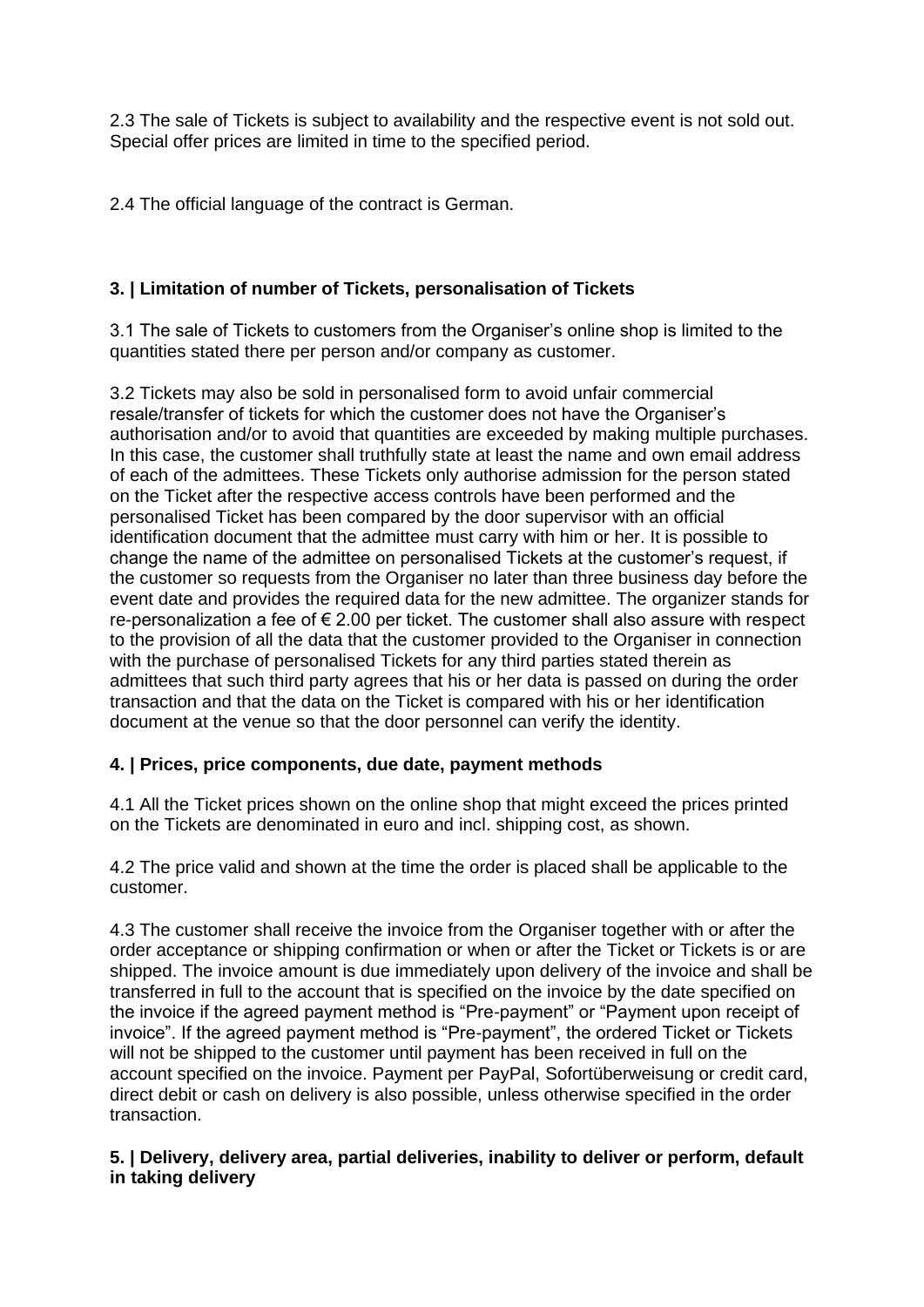5.1 In the event that the agreed payment method is either pre-payment, bank transfer, PayPal, credit card or direct debit, the Organiser shall deliver the Tickets without undue delay after receipt of the payment, otherwise without undue delay after delivery of the order confirmation.

5.2 The Organiser delivers within the European Union and ships from Germany, unless another delivery area was agreed with the customer upon conclusion of the contract. Delivery is made via DHL/Deutsche Post, whatever the Organiser chooses.

5.3 The Organiser shall be entitled to make partial deliveries whenever a contract was concluded for the delivery of several Tickets, also for several different events or dates if applicable and if it is possible and reasonable for the customer under the circumstances that were discernible upon contract conclusion to use the Tickets separately in accordance with the purpose for which they are intended.

5.4 Force majeure, war, terrorism, suspected terrorism, riot, strike, lockout, interruption of raw material and energy supply or other events that the Organiser cannot avert despite exercising reasonable care and that prevent HMTG from performing release the Organiser from the obligation to deliver and to perform for the duration of the respective disruptive event.

5.5 In the event that the customer provides incorrect or incomplete address information or if the Ticket or the Tickets cannot be delivered for other reasons for which the customer is responsible, the customer is deemed to be in default in taking delivery as soon as the transport company has unsuccessfully tried to deliver. Consequently, the customer is still obliged to pay the purchase price if the Ticket or Tickets is or are damaged or lost for reasons that were not caused by intent or gross negligence on the part of the Organiser, while the Organiser is no longer obliged to render the agreed performance. Furthermore, the customer must reimburse the Organiser for costs that were caused by the default in taking delivery and for safekeeping the Ticket or Tickets. The other rights of the Organiser, in particular the right to rescind the purchase contract, shall remain unaffected thereby.

## **6. | Shipping method**

The Organiser **is entitled to chose the shipping method, unless a specific shipping method was agreed with the customer upon conclusion of the contract; e-tickets are sent via email and as a PDF file.**

## **7. | Admission authorisation per ticket**

Each individual Ticket purchased by the customer, including e-tickets, authorises only one person to be admitted to the event and does not authorise use by several persons and may not be reproduced by the customer; if the admittee leaves the event before it ends or after the ticket has been invalidated and the person admitted, the Ticket is no longer valid and the Organiser might prohibit the person from entering the venue again.

#### **8. | No right of withdrawal for event Tickets**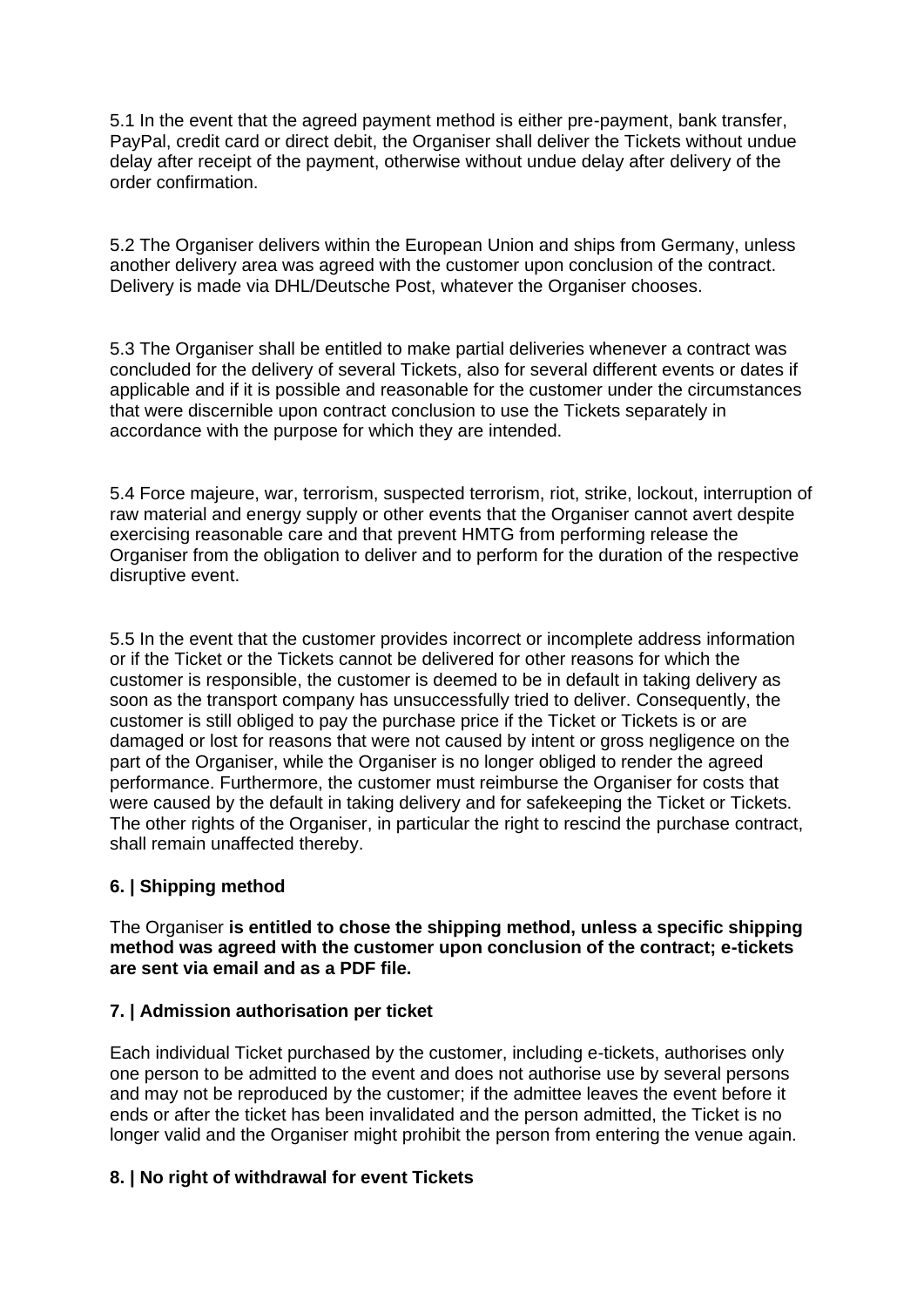The right of withdrawal which consumers are generally entitled to when they conclude distance selling contracts, is, pursuant to Section 312g (2) Sentence 1 No. 9 of the German Civil Code (BGB), not applicable to services offered in the field of leisure activities if the contract provides that such services are rendered on a certain date or within a certain period. Due to the aforementioned statutory provision, the customer therefore has no right of withdrawal with regard to the Tickets for the Organiser's event purchased on the website with the URL [http://www.cp0968.miovent.de/Feuerwerk202](http://www.cp0968.miovent.de/Feuerwerk20)0 that form the subject matter of these GTC.

### **9. | Reimbursement of Ticket purchase prices, returning Tickets, cancellation and change of date of event**

9.1 In the event that Tickets are lost after they have been shipped and were in the possession of the customer, the Organiser shall not reimburse the customer for the respective Ticket purchase price and/or other price components.

9.2 In the event that the date of an event is changed or the event is cancelled, the customers may return the Tickets that were purchased from the Organiser on the online shop for the respective event to the Organiser, who will reimburse the Ticket purchase price and the other price components. If in the event that the date of the event is changed, the customer does not wish to use the issued Ticket or the issued Tickets for an event date other than the date stated on the Ticket and the new date of which he or she was informed by the Organiser and if the customer instead wishes to be reimbursed for the respective price as described above, the customer shall claim such reimbursement from the Organiser no later than one day before the new date of the event, unless he or she was not able or could not be reasonably expected to do so for reasons for which he or she is not responsible.

9.3 The customer's statutory rights to rescind or claim compensation shall remain unaffected thereby. The assertion of compensation of damage and reimbursement claims is subject to the reservations stated in item 13 of these GTC.

## **10. | Prohibition of commercial use, contractual penalty**

10.1 Commercial resale of Tickets purchased from the Organiser shall be prohibited without exceptions. In the event of any resale in violation of the above provision, the Organiser shall be entitled to cancel the validity of the Tickets purchased from the Organiser, at the same time cancelling the authorisation to be admitted, meaning the Organiser may refuse admission to the event.

10.2 Black market business not only damages the reputation of the Organiser, but also damages our honest customers that are only interested in the event itself rather than the commercial resale of Tickets in terms of both their cultural interests and, if applicable, financially. Therefore, it is also prohibited for reasons of fairness for customers to sell Tickets in the vicinity of the venue with the purpose of generating a profit; if this prohibition is violated and the Organiser therefore suspects black market dealings, the Organiser shall be likewise entitled to invalidate the Tickets thus offered for resale.

10.3 The customer is also prohibited from offering Tickets for own marketing purposes, via raffles, sweepstakes, prize competitions or as bonus or promotional gift to third parties or as part of hospitality or travel packages without the Organiser's prior written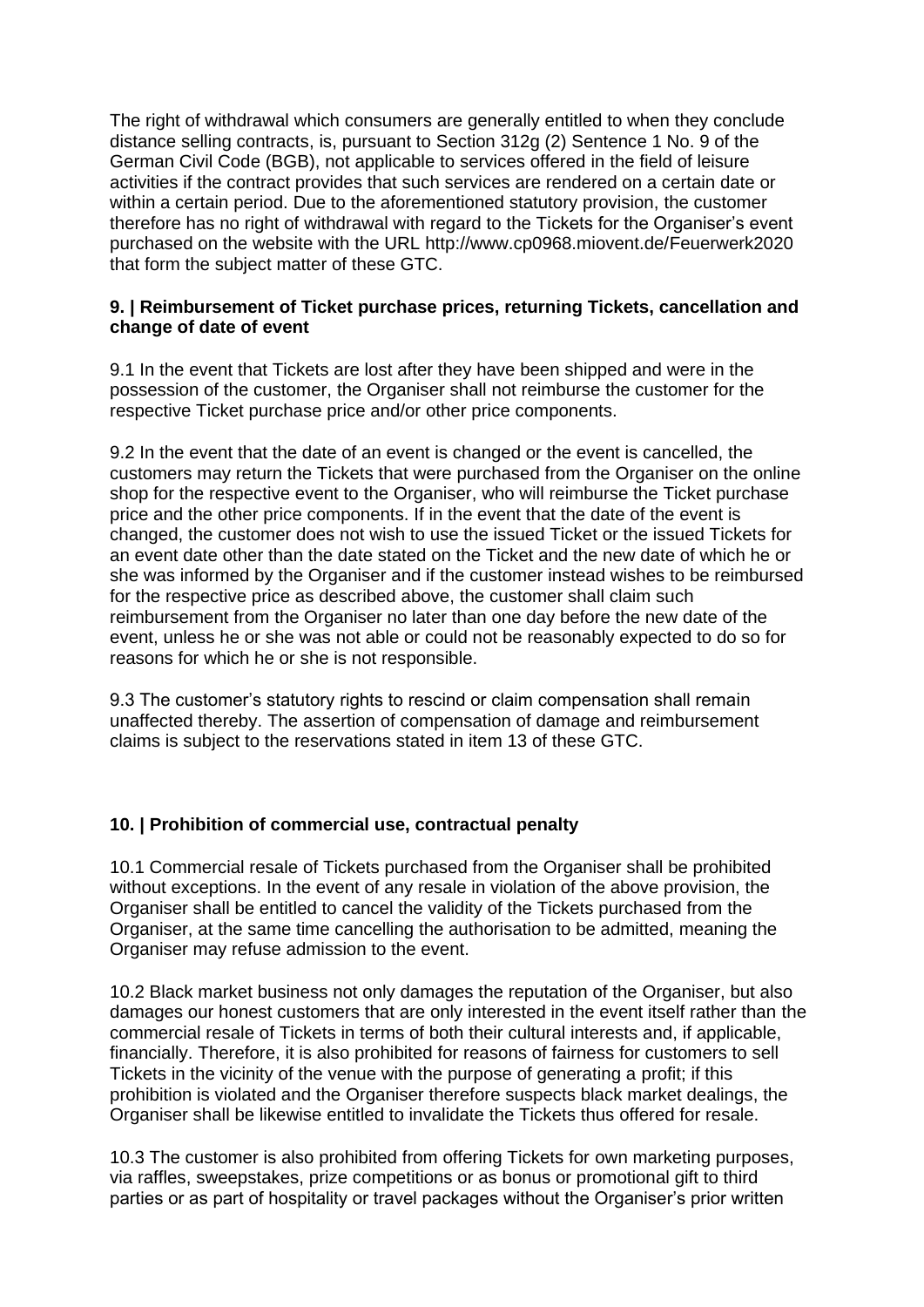consent. In the event that one of the above prohibitions is violated, the Organiser shall be likewise entitled to invalidate the Tickets thus offered.

10.4 In the event that the customer violates one of the prohibitions stated in items 10.1, 10.2 or 10.3 of these GTC, the Organiser shall be entitled to demand a contractual penalty from the customer, the amount of which can be determined by the Organiser at its own discretion and shall be reviewed by the competent court in case of dispute.

## **11. | Warranty and notice of defects**

11.1 The statutory warranty provisions shall apply, which shall be limited as follows if the customer is not acting in the capacity of a consumer when ordering.

11.2 If the purchase is a commercial transaction for both parties, the customer must examine the Ticket/Tickets without undue delay after receipt as far as this is feasible in the usual course of business and must notify **the Organiser** without undue delay if a defect is apparent. If the customer fails to make this notice, the goods are deemed accepted, unless the goods have a defect that was not discernible at the examination. Otherwise, the Sections 377 et seqq. of the German Commercial Code (HGB) shall apply.

### **12. | Photo, audio and video recordings for press and public relations purposes and Organiser's advertising purposes**

12.1 The customer gives his or her irrevocable consent that, as far as legally admissible, photographies, audio and video recordings made by the Organiser or a service provider commissioned by the Organiser for this purpose and that show the customer as part of the audience or where the voice of the customer or an interview with the customer can be heard, may be published on the internet on the websites with the URLs http://www.hannover.de and http://www.visit-hannover.com and in any print media that is published by or on behalf of the Organiser for press and/or advertising purposes, without the customer being entitled to remuneration in this respect. The Organiser is not obliged to publish the aforementioned photographies and/or recordings.

12.2 The customer is prohibited from making unauthorised use of photo, audio and/or video recording devices at the respective event without the Organiser's prior written consent.

# **13. | Organiser's liability**

13.1 The Organiser is, in principle, only liable in cases of intent and gross negligence. Otherwise, the Organiser shall only be liable for violation of duties based on merely ordinary negligence, if this has caused injury to life, limb or health, and further in cases where mandatory statutory liability applies, in particular if the Organiser issued a guarantee or where claims under product liability law are concerned or where a defect was fraudulently concealed. The Organiser shall also be liable for negligent violation of duties, the fulfilment of which is essential to implementing the contract, the violation of which endangers reaching the purpose of the contract and on the observance of which the contracting parties may regularly rely. In the latter case, however, the Organiser shall not be liable for any unforeseeable damage or damage that is not usual for this type of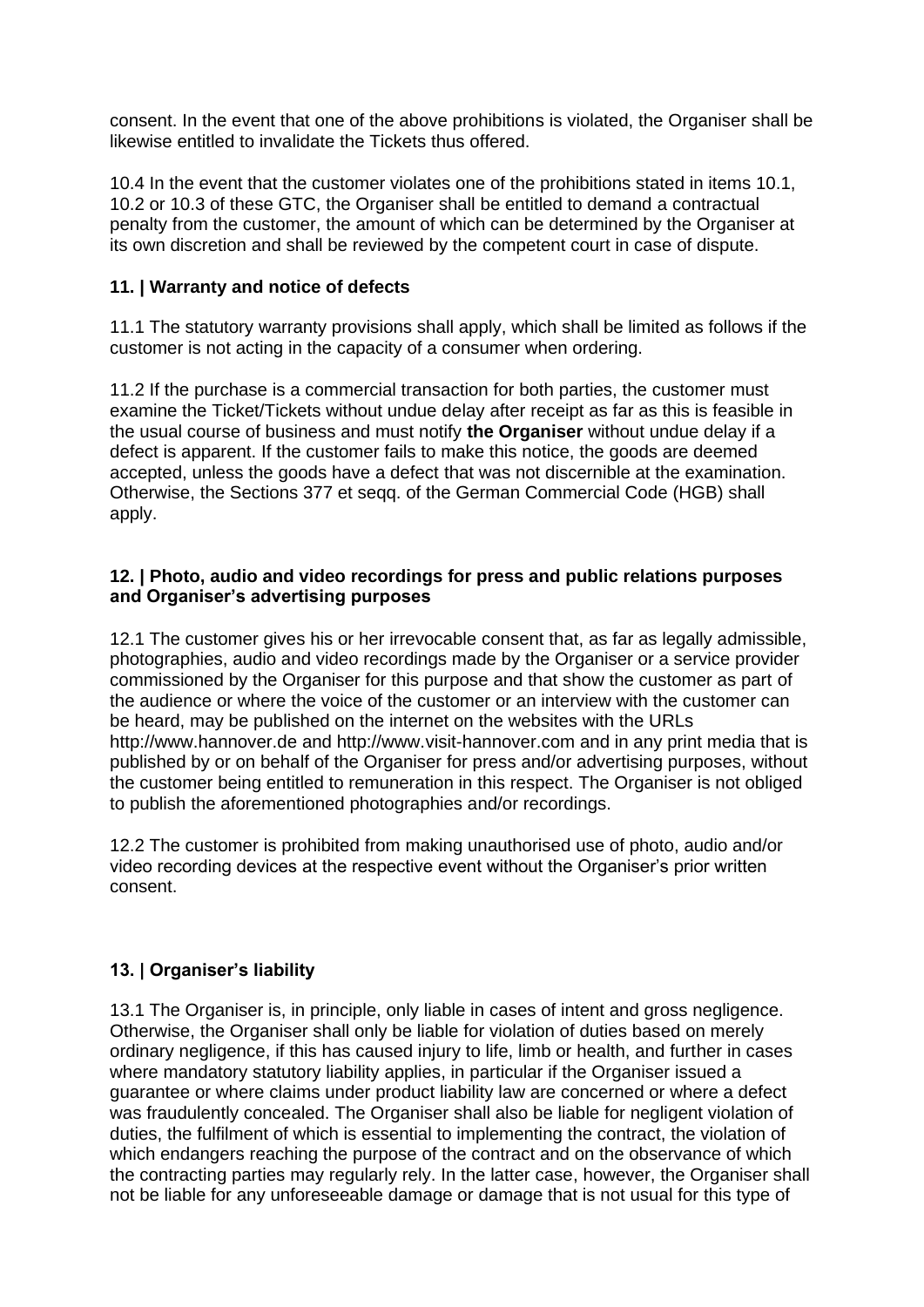contract. The Organiser shall not be liable in any other case of negligent violation of duties. The aforementioned limitations of liability shall also apply in favour of the Organiser's vicarious agents, employees and legal representatives. The aforementioned limitations of liability do not entail a change in the burden of proof to the detriment of the customer. The customer's right to claim compensation for fruitless efforts in place of compensation of damages instead of the performance shall remain unaffected by the above provisions.

13.2 As per the current state of technology, faultless transmission and/or permanent availability of data communication via the internet cannot be guaranteed. Therefore, the Organiser shall not be liable to this extent for the permanent and uninterrupted availability of the internet shop with the URL [http://www.cp0968.miovent.de/Feuerwerk202](http://www.cp0968.miovent.de/Feuerwerk20)0.

## **14. | Retention of title**

All the Tickets remain the property of the Organiser until the customer has paid the agreed total price to the Organiser in full; until such time, the Tickets do not authorise the Ticket holder to be admitted to the event as per the respective contract.

## **15. | Loss of tickets**

If tickets are lost (hard tickets or print @ home tickets), there is no entitlement to substitute tickets.

## **16. | Data protection provisions**

## 16.1 Collection and processing of data

We refer to the data privacy statement of Hannover Veranstaltungs GmbH, available at https://www.hannover.de/Tourismus/Besucher-Service/Datenschutz

16.2 The stored personal data is deleted when the website user and/or customer revokes his or her consent to such storage, if the data is no longer needed to fulfil the purpose for which it was stored or if the storage is inadmissible for any other legal reason. Data needed for invoicing and accounting is not affected by such a request to delete data.

## 16.3 Right to demand information

On written request with an attached copy of the identity card of the user of the website on the URL http://www.hannover-tourismus.de and/or of the customer and/or of the admittee as stated on the personalised tickets, the Organiser shall inform such person of the personal data that is used in accordance with the statutory provisions as per Section 34 of the Federal Data Protection Act (BDSG). The written request shall be addressed to the address of the miovent AG (Pelikanplatz 7-9, 30177 Hannover

#### 16.4 Safety notice in the event of email usage

The Organiser **cannot guarantee full data security when email is used as means of communication;** the Organiser **therefore recommends that its customers send confidential information by post.**